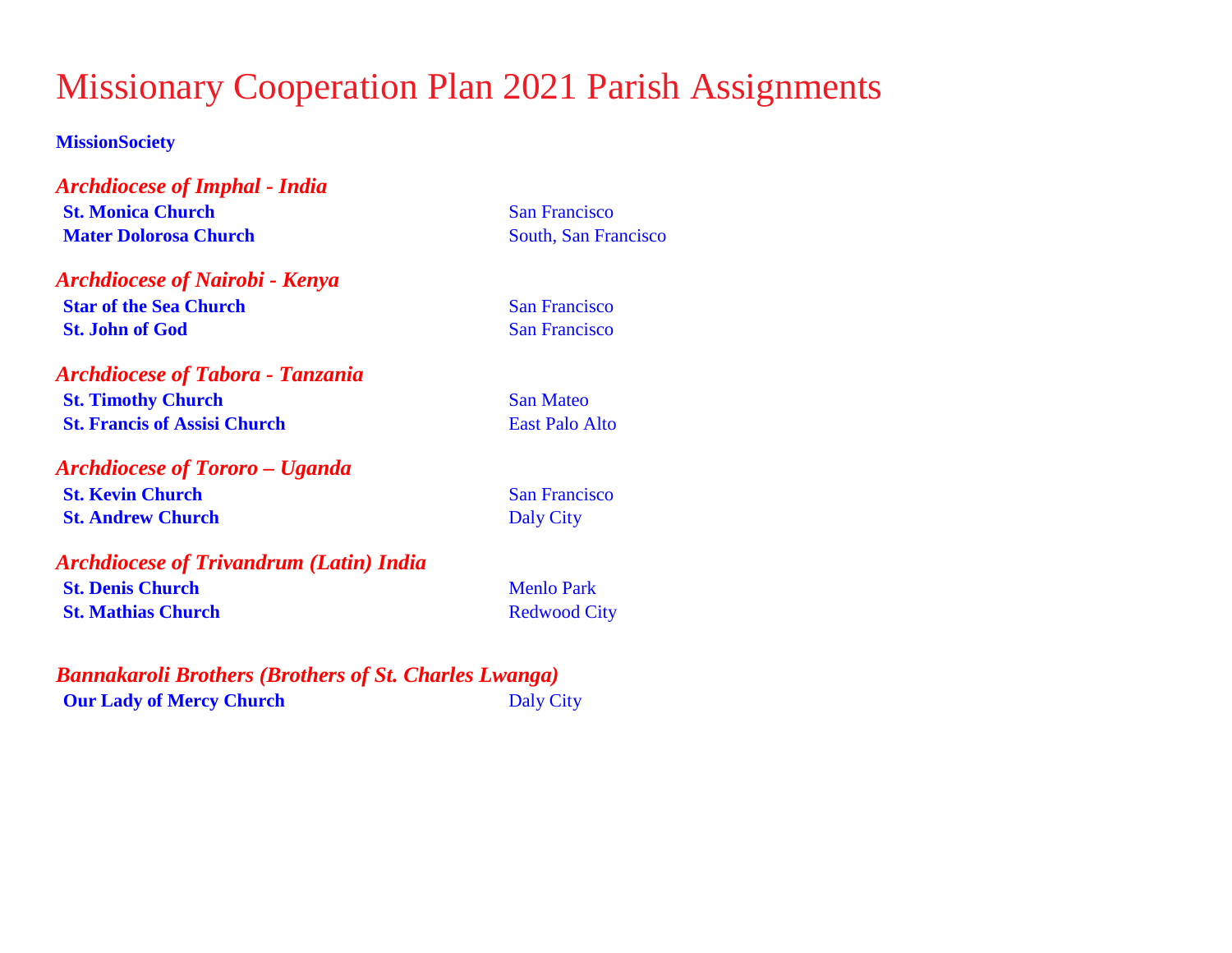| <b>Capuchin Missionaries</b>                |                      |  |
|---------------------------------------------|----------------------|--|
| <b>St. Paul of the Shipwreck Church</b>     | <b>San Francisco</b> |  |
| <b>St. Peter Church</b>                     | Pacifica             |  |
| <b>Capuchin Missionaries</b>                |                      |  |
| <b>Our Lady of Perpetual Help Church</b>    | <b>Daly City</b>     |  |
| <b>Columban Fathers</b>                     |                      |  |
| <b>Church of the Visitacion</b>             | <b>San Francisco</b> |  |
| <b>Corpus Christi Church</b>                | <b>San Francisco</b> |  |
| <b>Comboni Missionaries</b>                 |                      |  |
| <b>Our Lady of Loretto Church</b>           | <b>Novato</b>        |  |
| <b>Comboni Missionary Sisters</b>           |                      |  |
| <b>Our Lady of Angels Church</b>            | <b>Burlingame</b>    |  |
| <b>Community of St. Paul</b>                |                      |  |
| <b>St. Matthew Church</b>                   | <b>San Mateo</b>     |  |
| <b>Conventual Franciscans of California</b> |                      |  |
| <b>Church of the Epiphany</b>               | <b>San Francisco</b> |  |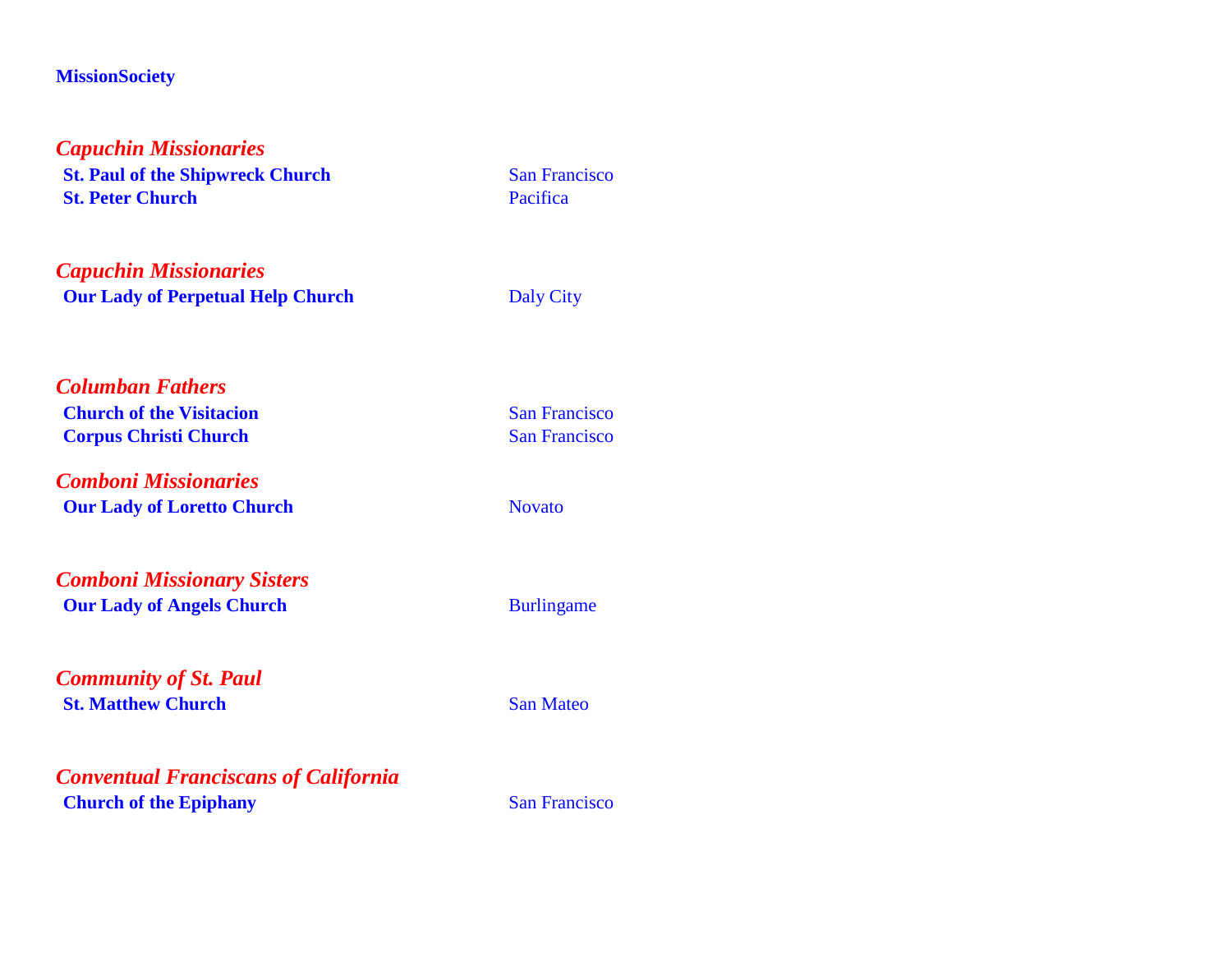| <b>Conventual Franciscans of California</b> |                      |
|---------------------------------------------|----------------------|
| <b>St. Peter Church</b>                     | <b>San Francisco</b> |
| <b>St. Charles Borromeo Church</b>          | <b>San Francisco</b> |
| <b>Crosier Fathers and Brothers</b>         |                      |
| <b>St. Dunstan Church</b>                   | Millbrae             |
| <b>Diocese of Bunda - Tanzania</b>          |                      |
| <b>Our Lady of Mt. Carmel Church</b>        | <b>Mill Valley</b>   |
|                                             |                      |
| <b>Diocese of Bunda - Tanzania</b>          |                      |
| <b>Immaculate Heart of Mary Church</b>      | <b>Belmont</b>       |
|                                             |                      |
|                                             |                      |

*Diocese of Fort Portal - Uganda* **St. Veronica Church** South San Francisco

*Diocese of Guntur - India* **St. Mary Star of the Sea Church** Sausalito **St. Hilary Church** Tiburon

*Diocese of Ijebu-Ode - Nigeria* **St. Vincent de Paul Church** San Francisco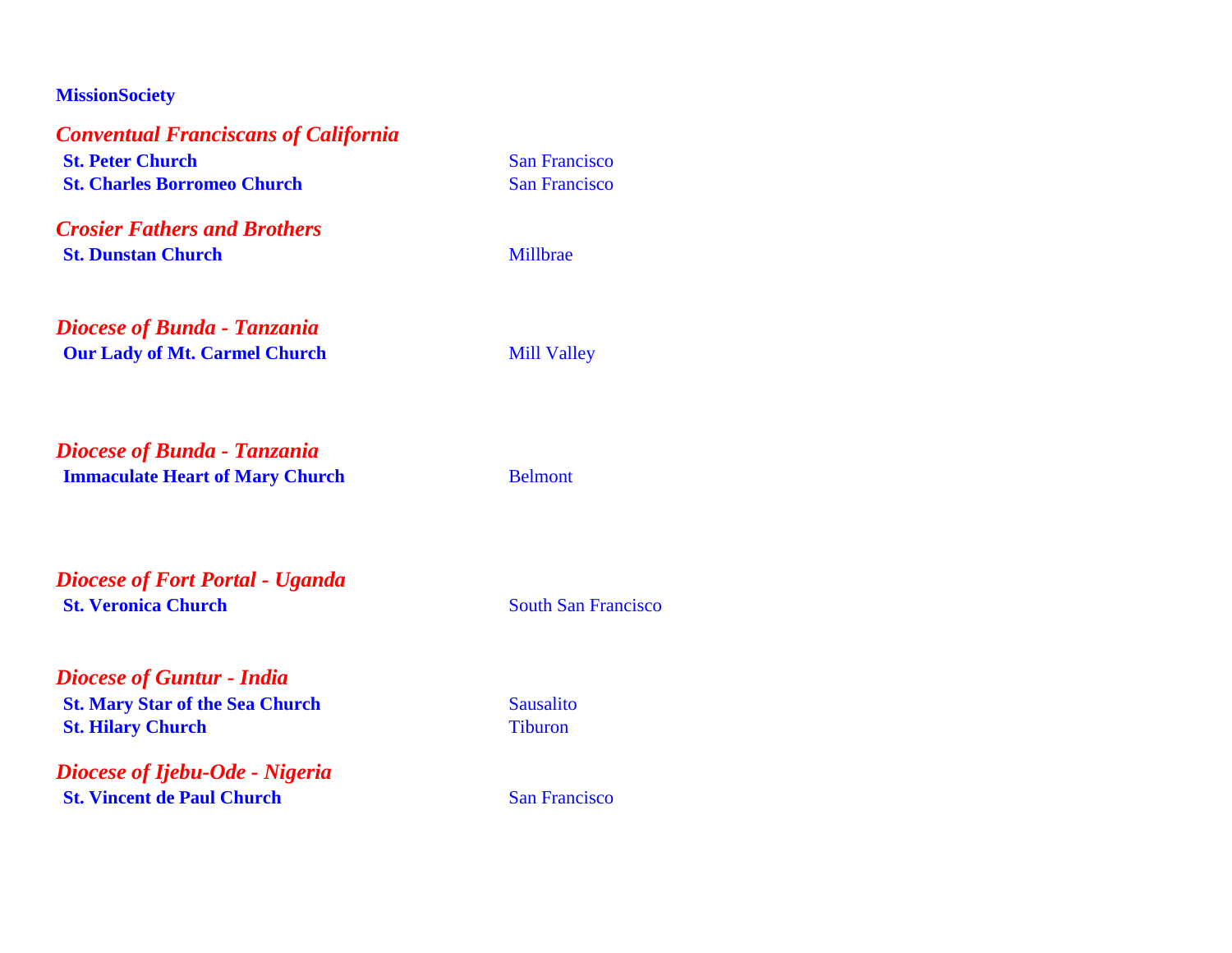*Diocese of Ikot Ekpene - Nigeria* **St. Patrick Church** San Francisco

*Diocese of Ilorin - Nigeria* **Church of the Nativity** Menlo Park

*Diocese of Kabale - Uganda* **St. Augustine Church** South San Francisco

*Diocese of Kitui - Kenya* **St. Brendan Church** San Francisco **Our Lady of Lourdes** San Francisco

*Diocese of Long Xuyen - Vietnam* **St. Charles Church** San Carlos

*Diocese of Minna - Nigeria* **St. Anthony of Padua Church** Novato **Sacred Heart Church Olema**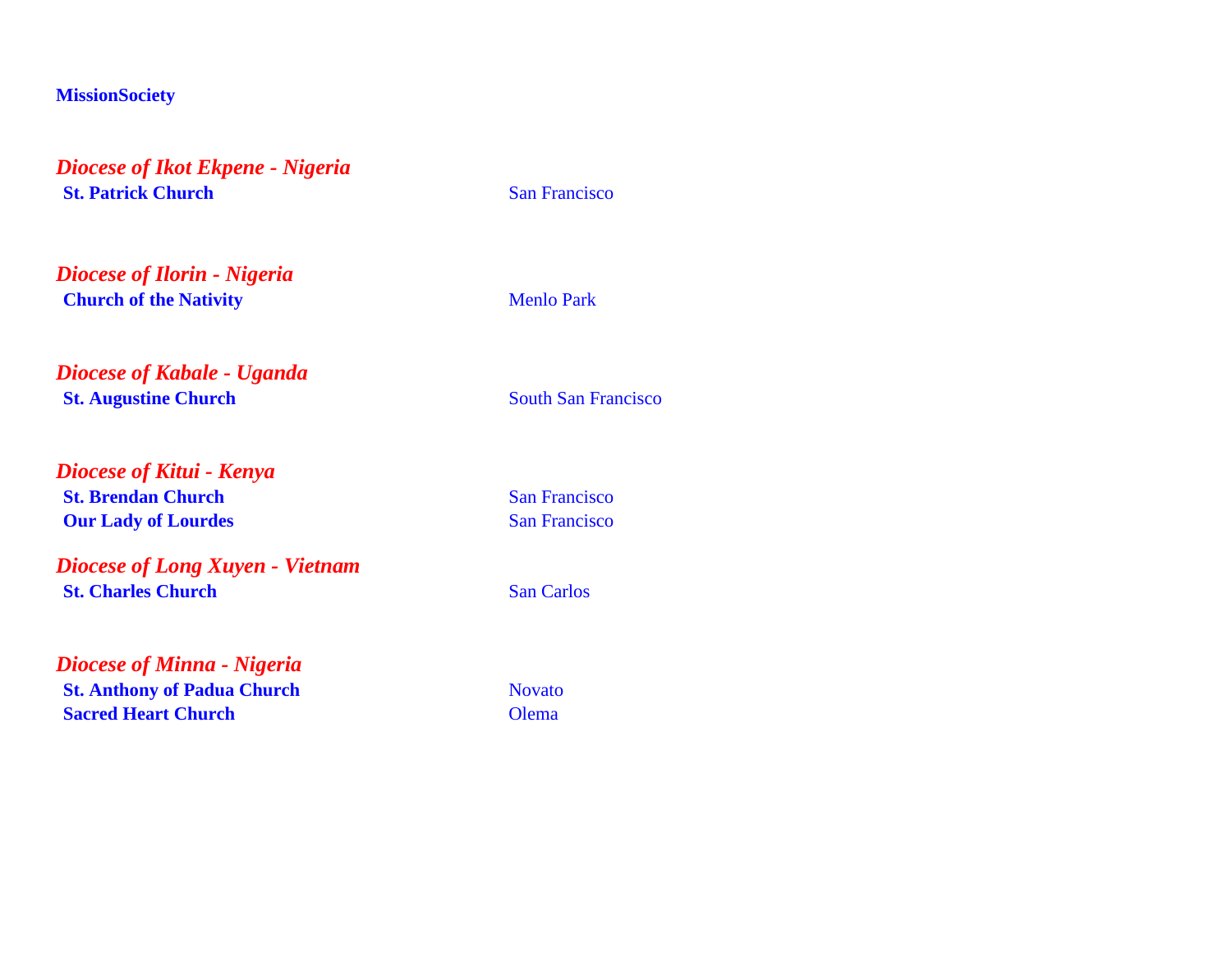*Diocese of Moshi - Tanzania* **Sts. Peter and Paul Church** San Francisco

*Diocese of Rayagda - India* **Cathedral of St. Mary of the Assumption** San Francisco **St. Thomas More Church** San Francisco

*Diocese of Shinyanga - Tanzania* **St. Luke Church** Foster City

*Diocese of Shinyanga - Tanzania* **St. Pius Church** Redwood City

*Discalced Carmelite Friars* **St. Anthony of Padua Church** San Francisco **St. Boniface Church** San Francisco

*Discalced Carmelite Friars* **Our Lady of the Pillar Church** Half Moon Bay **St. Bruno Church** San Bruno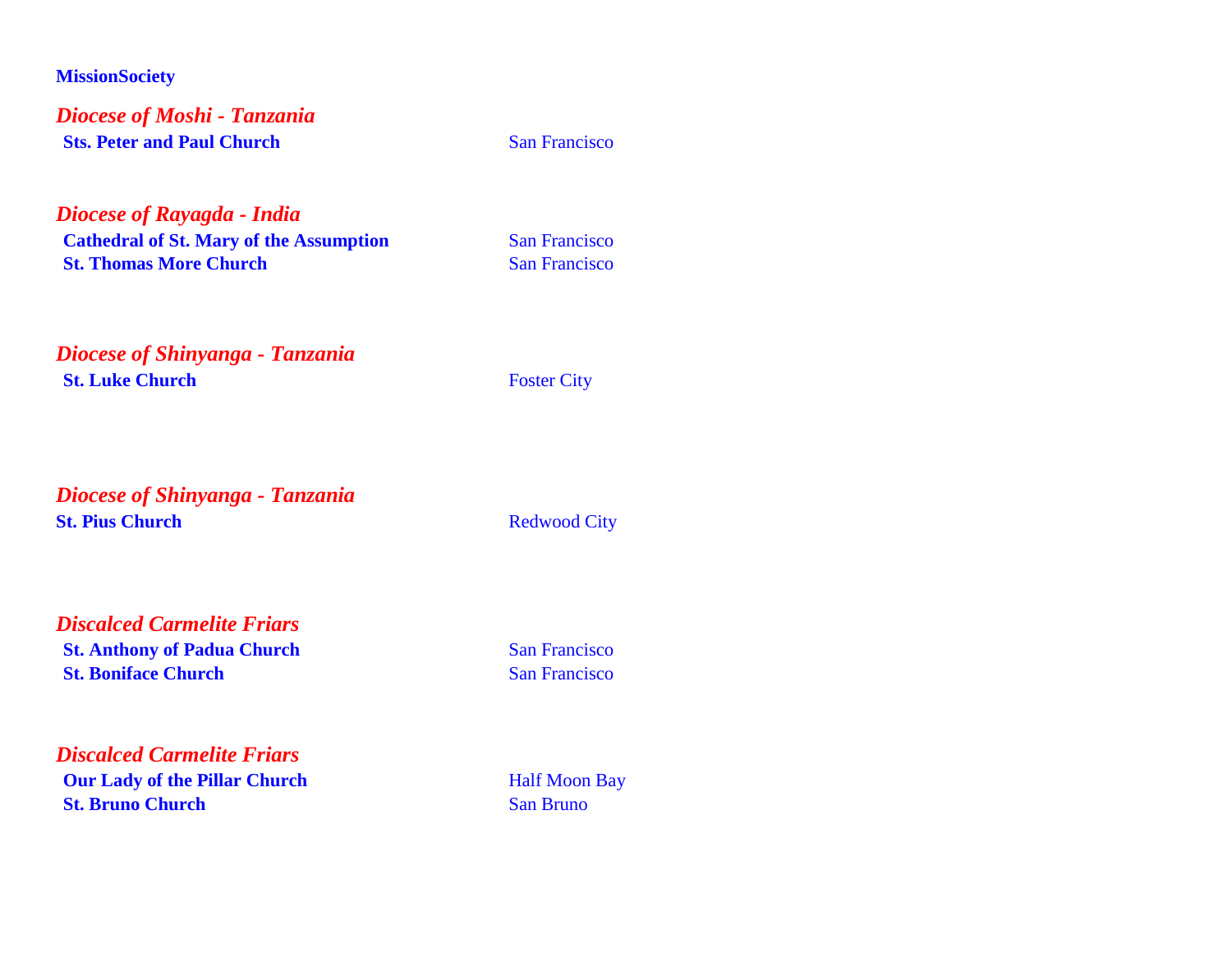*Divine Word Missionaries* **St. Agnes Church** San Francisco **St. Paul Church** San Francisco

*Dominican Mission Foundation* **St. Dominic Church** San Francisco

*Glenmary Sisters Home Mission* **St. Gabriel Church** San Francisco **St. Emydius Church** San Francisco

## *Holy Ghost Fathers (Irish Province)* **St. Anselm Church** Ross

**St. Thomas the Apostle Church** San Francisco

*Little Sisters of St. Francis of Assisi* **All Souls Church** South San Francisco **St. Philip the Apostle Church** San Francisco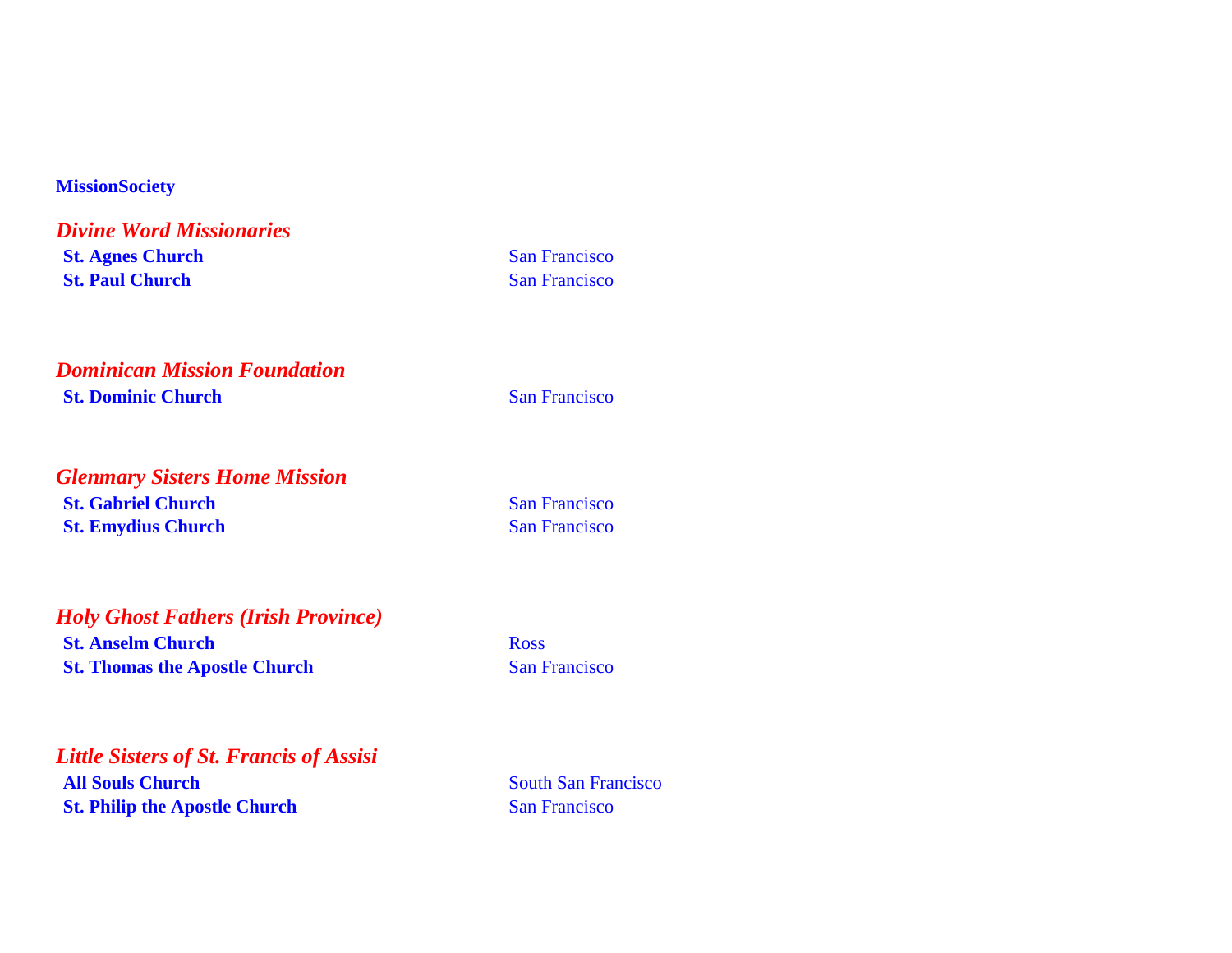*Marist Fathers - Society of Mary* **Holy Name of Jesus** San Francisco

*Maryknoll Fathers and Brothers* **St. Teresa Church** San Francisco **St. Robert Church** San Bruno

*Maryknoll Sisters* **St. Anthony Church** Menlo Park

*Missionaries of Jesus* **St. Anne of the Sunset Church** San Francisco **St. John the Evangelist Church** San Francisco

*Missionary Sisters of Mary Immaculate* **St. Mark Church** Belmont

*Missionary Society of St. Paul* **St. Stephen Church** San Francisco **Church of the Good Shepherd** Pacifica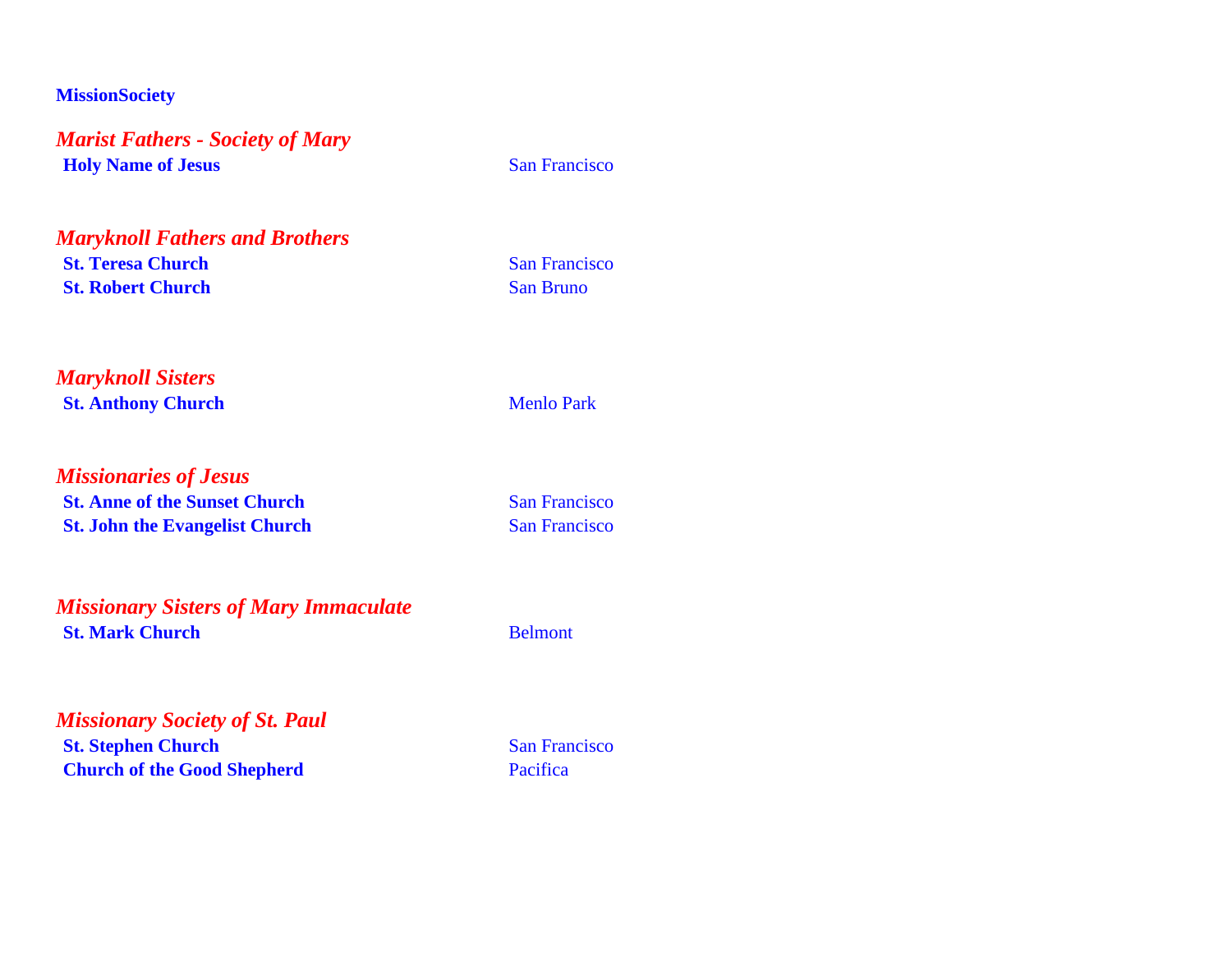*Missionhurst - CICM* **St. Raymond Church** Menlo Park

*Redemptorists/Denver Province* **St. Gregory Church** San Mateo **St. James Church** San Francisco

*Salesian Missions* **Holy Angels Church** Colma **St. Finn Barr Church** San Francisco

*Salesian Sisters of St. John Bosco* **Old St. Mary's Church** San Francisco **Notre Dame des Victoires Church** San Francisco

*Sisters of Notre Dame de Namur* **Our Lady of Mt. Carmel Church** Redwood City **Most Holy Redeemer Church** San Francisco

Page 7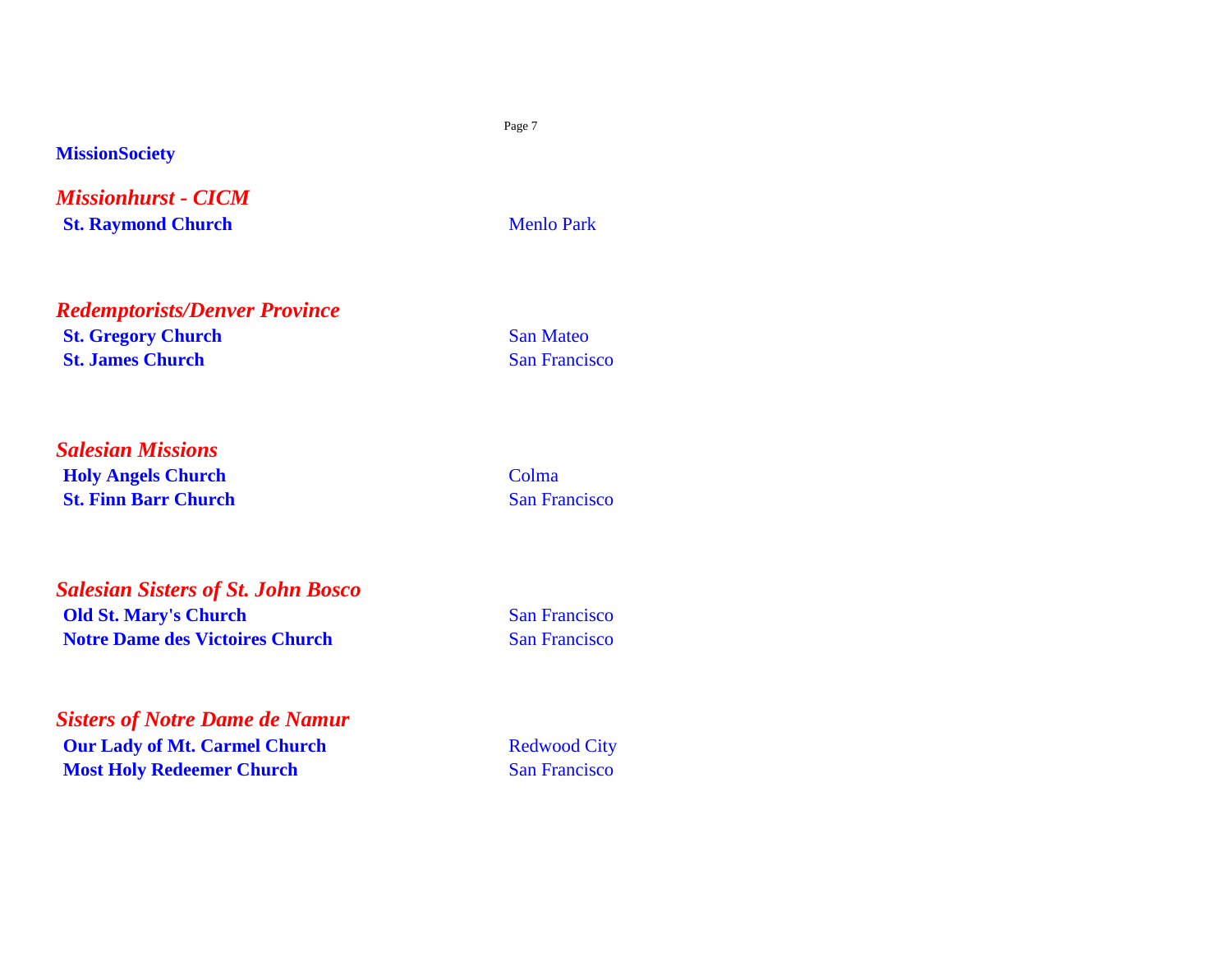*Sisters of Social Service* **St. Bartholomew Church** San Mateo

*St. Francis Xavier Lay Missionary* **St. Ignatius Church** San Francisco

*St. Maurus Hanga Abbey (Benedictine Monks)* **St. Raphael Church** San Rafael

*St. Patrick Fathers* **St. Isabella Church** San Rafael **St. Rita Church** Fairfax

*St. Patrick Fathers* **Saint Catherine of Siena Church** Burlingame

*The Assumptionists* **St. Sebastian Church** Greenbrae **St. Patrick Church** Larkspur

*Viatores Christi Lay Missionary Association* **St. Cecilia Church** San Francisco